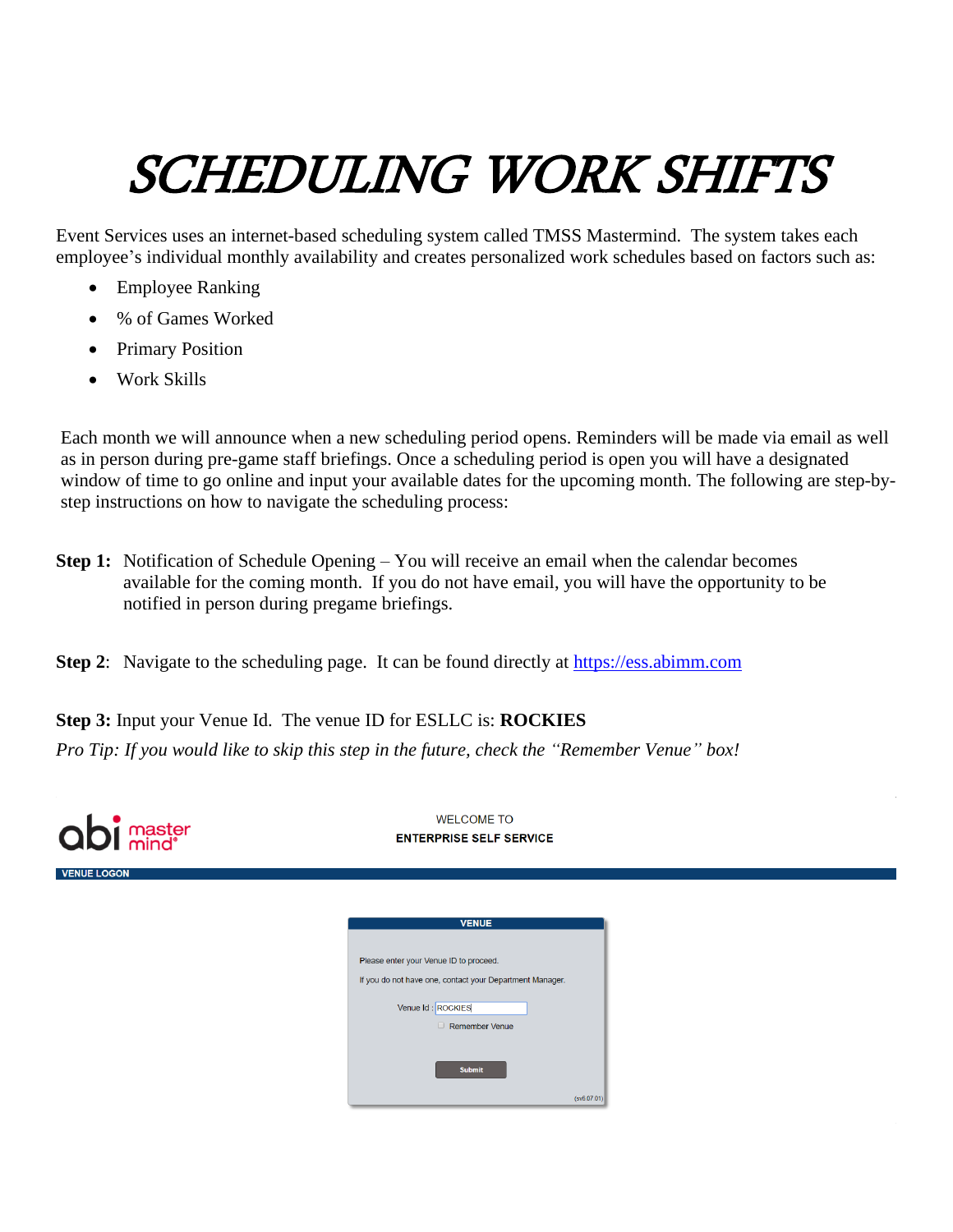**Step 4:** Enter your User ID & Password. These are unique to you.

- **User ID:** Your Last name, followed by last four digits of SSN (ex: Arenado1234)
- **Pin:** Your first login will have a default pin of 12345. You will then be prompted to change it. If you have changed it and do not remember it, please call (303)312-2030 to have the PIN reset.

 $\mathbf{r}$ 

| <b>abi</b> master | <b>WELCOME TO</b><br><b>ENTERPRISE SELF SERVICE</b>                                                                                                                         | <b>ECOORS FIELD</b>     |
|-------------------|-----------------------------------------------------------------------------------------------------------------------------------------------------------------------------|-------------------------|
| <b>LOGIN PAGE</b> |                                                                                                                                                                             | <b>COLORADO ROCKIES</b> |
|                   | <b>LOG IN</b><br>Please enter your User ID and PIN to proceed.<br>User ID: ROCKIE8888<br>$PIN:$<br>$\Box$ Remember Me<br>Log In<br>(Sat March 07, 2020 2:25 pm - sv6.07.01) |                         |

**Step 5**: It is now time to tell us which dates you're available to work. In the Navigation pane on the left side of the screen, select **"Availability by Event"**

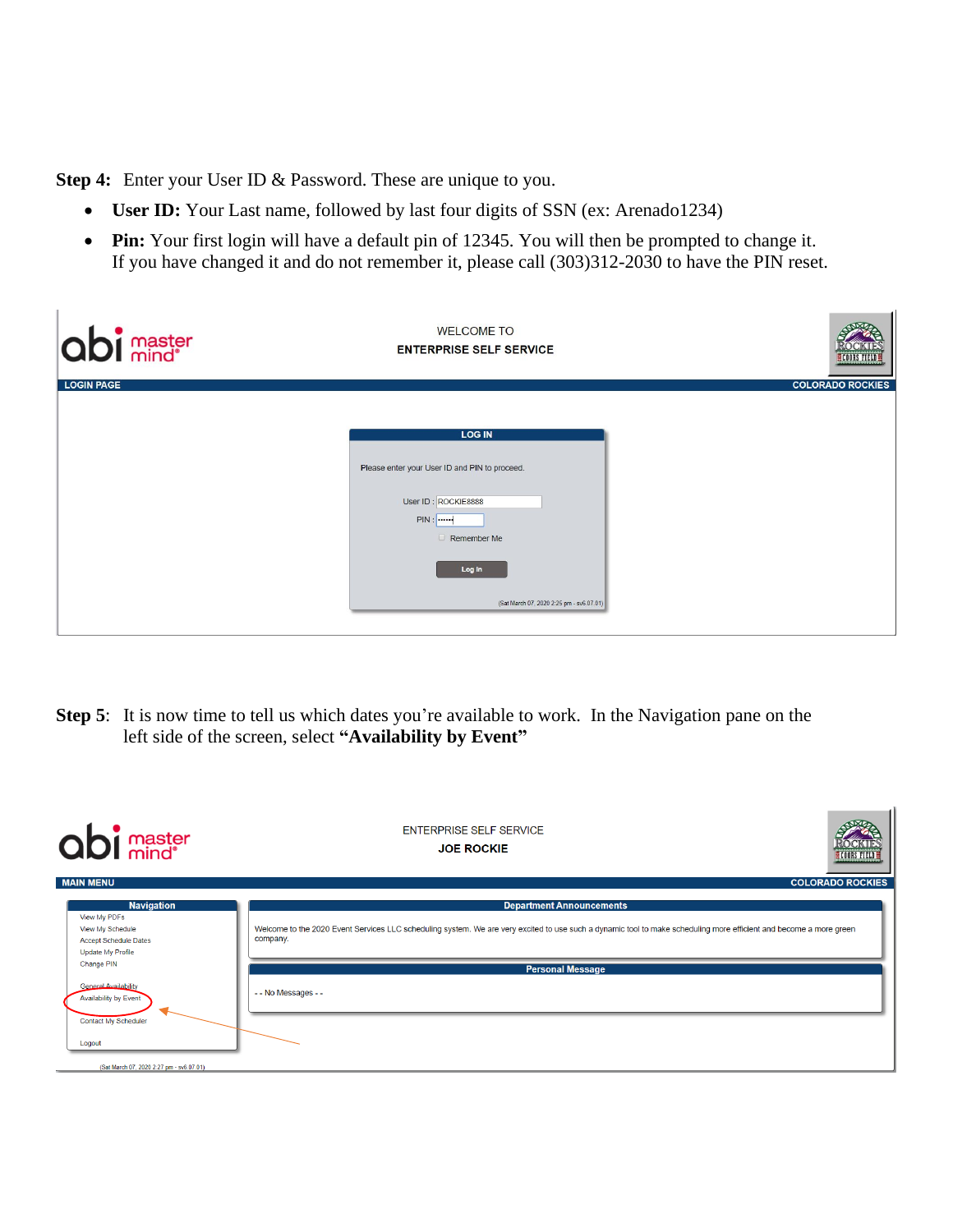**Step 6:** Submitting Available Dates:

• In the "Available Column" on the left, check the boxes next to all of the events that you are available and would like to work. (Remember, there is no "maybe" option, so be absolutely sure you can work. If you are not available for an event, please leave it blank.

*Note that the listed event time is the Game Time, not the report time.*

- In the "Available Times" column, there are two options in a drop-down menu. These refer to the specific call times for each event.
	- o **All Shifts –** Means "I am available for either the first or second call time"
	- o **Second Call (ex: 5:30 or later) –** Select this option if you are only available for the later of the two call times and need the extra time to get to the ballpark.
- Once you have selected the dates and call times that you want, make sure to hit the

**"Submit Selections"** button at the bottom. If you do not, your available dates will not be saved.

|                          | <b>AVAILABILITY BY EVENT</b><br><b>COLORADO ROCKIES</b> |                            |                                |                      |                                          |  |  |  |
|--------------------------|---------------------------------------------------------|----------------------------|--------------------------------|----------------------|------------------------------------------|--|--|--|
|                          | <b>Printer Friendly</b><br><b>Back to Menu</b>          |                            |                                |                      |                                          |  |  |  |
|                          |                                                         |                            |                                |                      |                                          |  |  |  |
| ۰                        | <b>Availability Message</b>                             |                            |                                |                      |                                          |  |  |  |
| $==$ No Message $==$     |                                                         |                            |                                |                      |                                          |  |  |  |
|                          |                                                         |                            |                                |                      |                                          |  |  |  |
|                          |                                                         |                            |                                |                      | <b>Category Filter:</b>                  |  |  |  |
|                          |                                                         |                            | < Prev                         | April 2020<br>Next > | - ALL CATEGORIES -<br>$\pmb{\mathrm{v}}$ |  |  |  |
| <b>Available</b>         | <b>Available Times</b>                                  | <b>Date</b><br><b>Time</b> | <b>Event Name</b>              |                      | <b>Facility</b>                          |  |  |  |
| $\Box$                   | <b>All Shifts</b><br>$\boldsymbol{\mathrm{v}}$          | 04/01/2020 Wed             | 6:00 pm ROCKIESVISION RUN THRU |                      | <b>COORS FIELD</b>                       |  |  |  |
| $\overline{\mathcal{C}}$ | <b>All Shifts</b><br>$\mathbf{v}$                       | 04/03/2020 Fri             | 2:00 pm SAN DIEGO PADRES (A)   |                      | <b>COORS FIELD</b>                       |  |  |  |
| $\blacktriangledown$     | <b>All Shifts</b><br>$\mathbf{v}$                       | 04/04/2020 Sat             | 6:00 pm SAN DIEGO PADRES (A)   |                      | <b>COORS FIELD</b>                       |  |  |  |
| $\overline{\mathcal{C}}$ | <b>All Shifts</b>                                       | v 04/05/2020 Sun           | 1:00 pm SAN DIEGO PADRES (A)   |                      | <b>COORS FIELD</b>                       |  |  |  |
| $\Box$                   | <b>All Shifts</b><br>$\mathbf{v}$                       | 04/07/2020 Tue             | 6:30 pm TEXAS RANGERS (C)      |                      | <b>COORS FIELD</b>                       |  |  |  |
| $\overline{\mathcal{L}}$ | <b>All Shifts</b>                                       | v 04/08/2020 Wed           | 1:00 pm TEXAS RANGERS (C)      |                      | <b>COORS FIELD</b>                       |  |  |  |
| 0                        | <b>All Shifts</b><br>$\pmb{\mathrm{v}}$                 | 04/17/2020 Fri             | 6:30 pm ST LOUIS CARDINALS (A) |                      | <b>COORS FIELD</b>                       |  |  |  |
| $\overline{\mathcal{L}}$ | <b>All Shifts</b><br>$\pmb{\mathrm{v}}$                 | 04/18/2020 Sat             | 6:00 pm ST LOUIS CARDINALS (A) |                      | <b>COORS FIELD</b>                       |  |  |  |
| $\overline{\mathcal{L}}$ | <b>All Shifts</b>                                       | ▼ 04/19/2020 Sun           | 1:00 pm ST LOUIS CARDINALS (A) |                      | <b>COORS FIELD</b>                       |  |  |  |
| $\Box$                   | <b>All Shifts</b><br>$\mathbf{v}$                       | 04/24/2020 Fri             | 6:30 pm MILWAUKEE BREWERS (B)  |                      | <b>COORS FIELD</b>                       |  |  |  |
| $\blacktriangledown$     | <b>All Shifts</b><br>$\mathbf{v}$                       | 04/25/2020 Sat             | 6:00 pm MILWAUKEE BREWERS (B)  |                      | <b>COORS FIELD</b>                       |  |  |  |
| $\overline{\mathscr{L}}$ | <b>All Shifts</b>                                       | v 04/26/2020 Sun           | 1:00 pm MILWAUKEE BREWERS (B)  |                      | <b>COORS FIELD</b>                       |  |  |  |
| $\blacktriangledown$     | 5:30 pm and After v                                     | 04/28/2020 Tue             | 6:30 pm CHICAGO WHITE SOX (C)  |                      | <b>COORS FIELD</b>                       |  |  |  |
| $\overline{\mathcal{L}}$ | <b>All Shifts</b>                                       | v 04/29/2020 Wed           | 1:00 pm CHICAGO WHITE SOX (B)  |                      | <b>COORS FIELD</b>                       |  |  |  |
|                          | <b>Submit Selections</b>                                |                            |                                |                      |                                          |  |  |  |